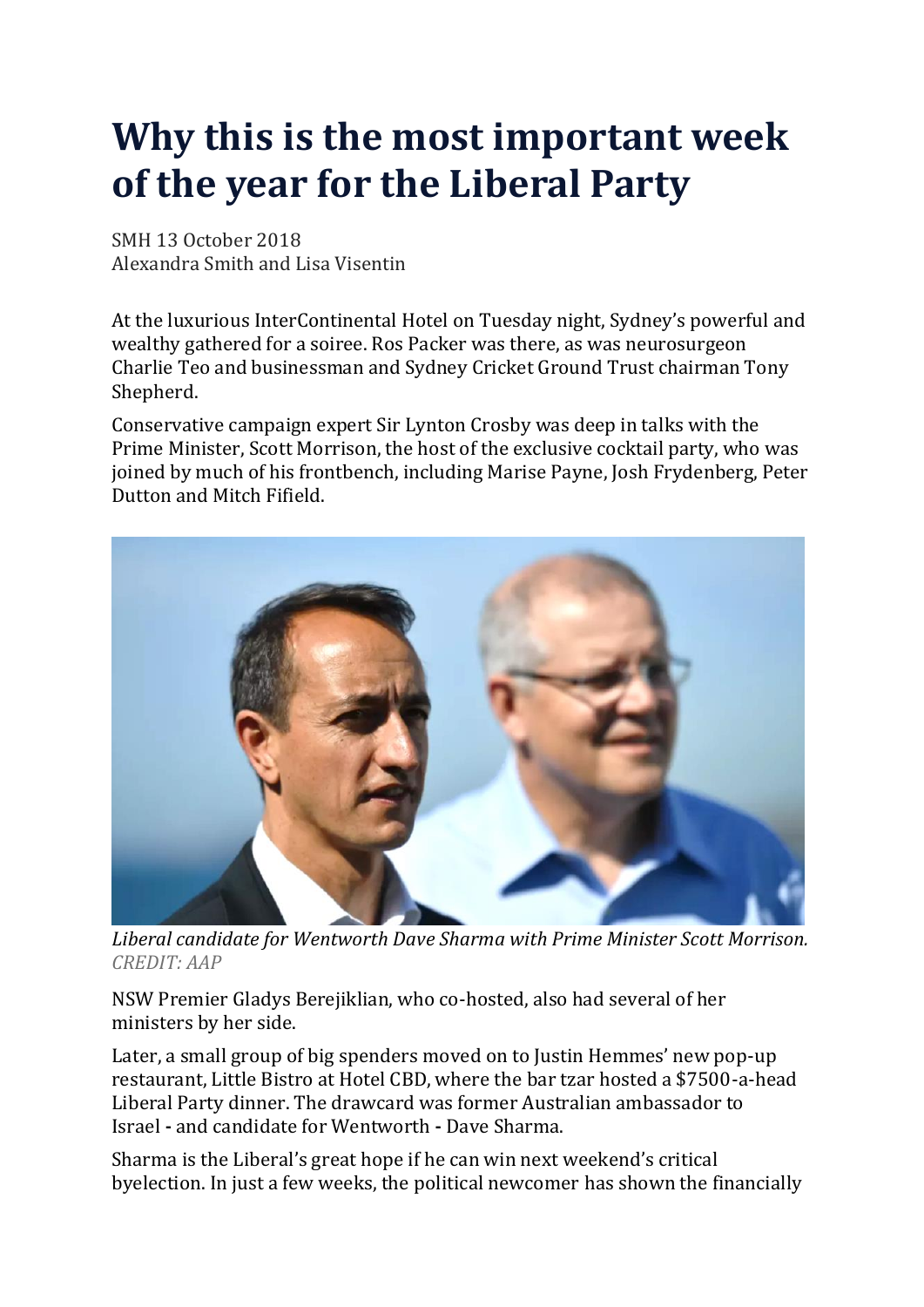crippled party that big donors still exist - for the right candidate. On Tuesday night alone, between two fundraisers, Sharma raised close to \$200,000.

The 42-year-old son of an Indian migrant could reach a goal of raising \$1 [million](https://www.smh.com.au/politics/federal/the-million-dollar-man-dave-sharma-and-his-fundraising-pull-20180914-p503t0.html) for the [Liberals.](https://www.smh.com.au/politics/federal/the-million-dollar-man-dave-sharma-and-his-fundraising-pull-20180914-p503t0.html)

But despite his fundraising efforts, which have ensured the party could run one of the most well-funded campaigns in Liberal history, the party could still lose its prized seat. Relinquishing Wentworth, one of Australia's original lower house seats and one that has never been held by Labor, would mean the Coalition government would lose its one-seat majority in the House of Representatives.

## **The Turnbull factor**

The Liberals hold the seat that symbolises Sydney's sun-kissed, wealthy image by 17.7 per cent. It seems almost inconceivable the party could lose it. Yet, party insiders are worried. Losing the seat would be the equivalent of John Howard losing Bennelong in 2007.

When the Liberal Party toppled Malcolm Turnbull as prime minister in late August, [Wentworth](https://www.smh.com.au/politics/federal/turnbull-to-quit-parliament-as-liberals-race-to-replace-former-prime-minister-20180827-p50047.html) lost its hugely popular local member. "Beloved" was how many in the electorate described him.

In the 2016 election, Turnbull's two-party preferred winning margin was almost a whopping 18 per cent and the Liberals fear his brutal political assassination at the hands of his own people could be enough to drive away some of the party faithful.



*Kerryn Phelps is running for the seat of Wentworth as an independent. CREDIT: JAMES BRICKWOOD*

Those who desert the Liberal Party in protest are likely to turn to well-known doctor Kerryn Phelps, a City of Sydney councillor who has had a public profile for more than two decades.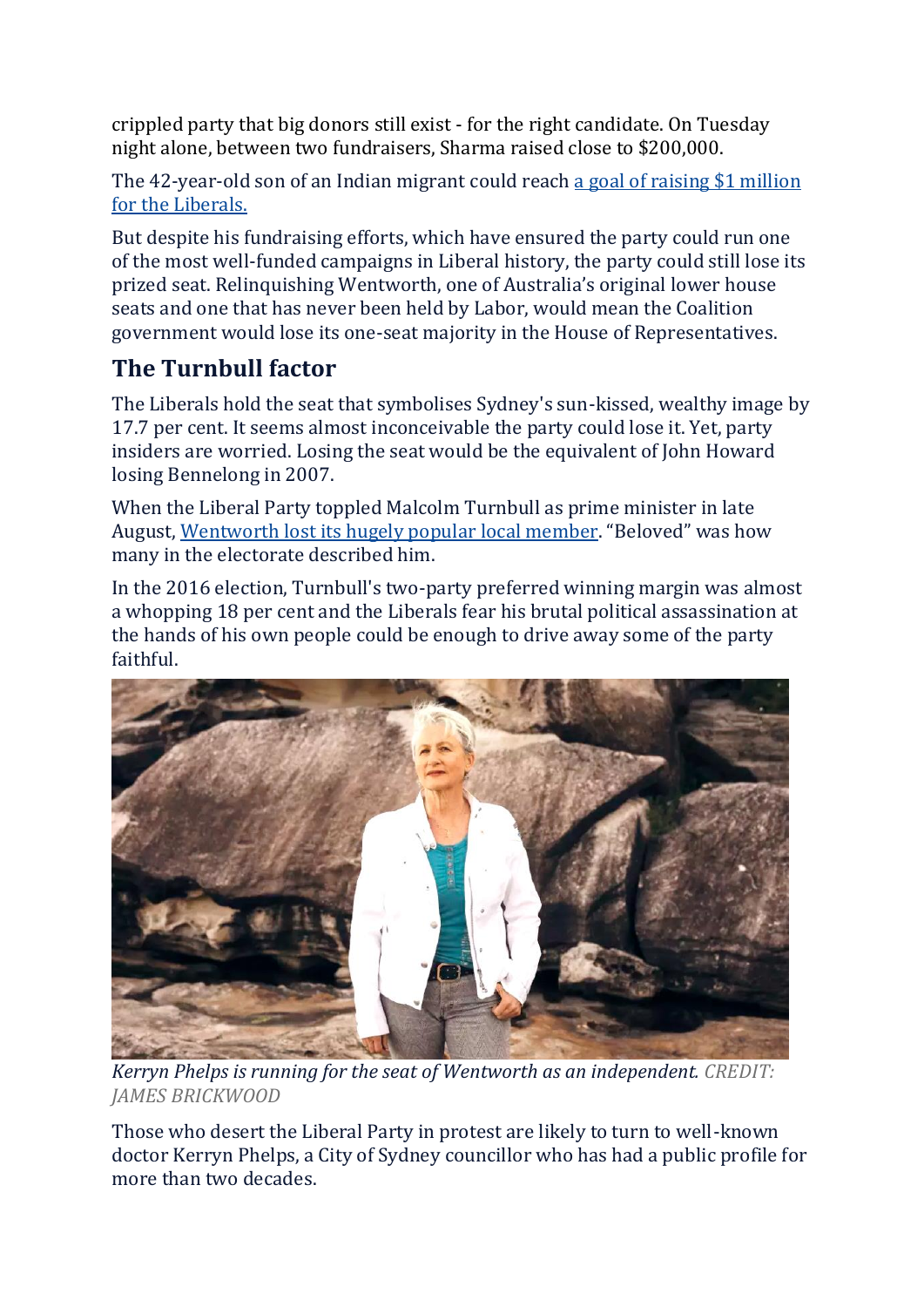Phelps, who married her partner Jackie in a ceremony in New York in 1998, was a vocal campaigner in the marriage equality debate last year. In Wentworth, 80 per cent of voters backed same-sex marriage in the government's plebiscite.

Unlike Sharma, Phelps - who is Jewish - does not have the big end of town or the established eastern suburbs Jewish community throwing money at her. She is largely funding her campaign from her own pocket, with support from a small but enthusiastic army of volunteers.

Polling released on Thursday night by the Voter Choice Project, an academic research project looking at why Australians vote the way they do, has Sharma's primary vote at 38.8 per cent. Phelps is on 23.5 per cent and Murray 17.2 per cent. Strategists believe Sharma will win if his vote reaches 40 per cent.

#### **'I would've voted Liberal regardless'**

Candidates, volunteers and corflutes crowded the footpath outside the Rose Bay pre-polling booth on Thursday, as a steady stream of people wandered in to cast their vote early. As many as 30 per cent of Wentworth people could vote before next Saturday's byelection.

The 16 candidates on the ballot paper include Labor's Tim Murray, Greens' Dominic Wy Kanak, as well as candidates from the Voluntary Euthanasia party, Derryn Hinch's Justice Party and the Science Party.

Of the three pre-polling stations scattered across the electorate, the Rose Bay booth is the closest for the life-long Liberal voters in the nearby moneyed suburbs of Point Piper, Bellevue Hill, Vaucluse and Dover Heights. For better or worse, most would never turn their backs on the party.

Susan Blind, a Russian emigrant who has lived in Wentworth for 30 years, is one such voter. She backed Sharma despite deploring the Liberal Party's knifing of Turnbull. "This is a shame for Australia. It's a joke," she says outside the Rose Bay pre-poll booth, before adding: "I'm a Liberal, always have been, always will be."

Across the electorate at the Bondi Junction pre-poll booth, Pam Bennett - a Bondi resident for 40 years - also voted for Sharma. She hails from Labor stock, but now counts herself among the hordes permanently "swayed over" to the Liberal Party by Howard in the 1990s. "I don't mind him," she says of Sharma, "but I would've voted Liberal regardless".

But not everyone is as loyal. A longtime Liberal supporter, who wanted only to be known as William and has lived in Wentworth for 54 years, cites Turnbull's axing as the reason for his decision to abandon the party. "It did change how I voted. I think it's going to change how a lot of people vote," he says.

Friends Emmy-Lou and Daisy, who live in Tamarama, both voted for Phelps. They are less perturbed by the knifing of Turnbull than what they regard as the growing influence of the conservative right over Liberal Party policy. "I've just voted a way I've never voted before," Emmy-Lou reveals as she leaves the Bondi Junction polling booth, describing her vote as an "anti-Abbott statement".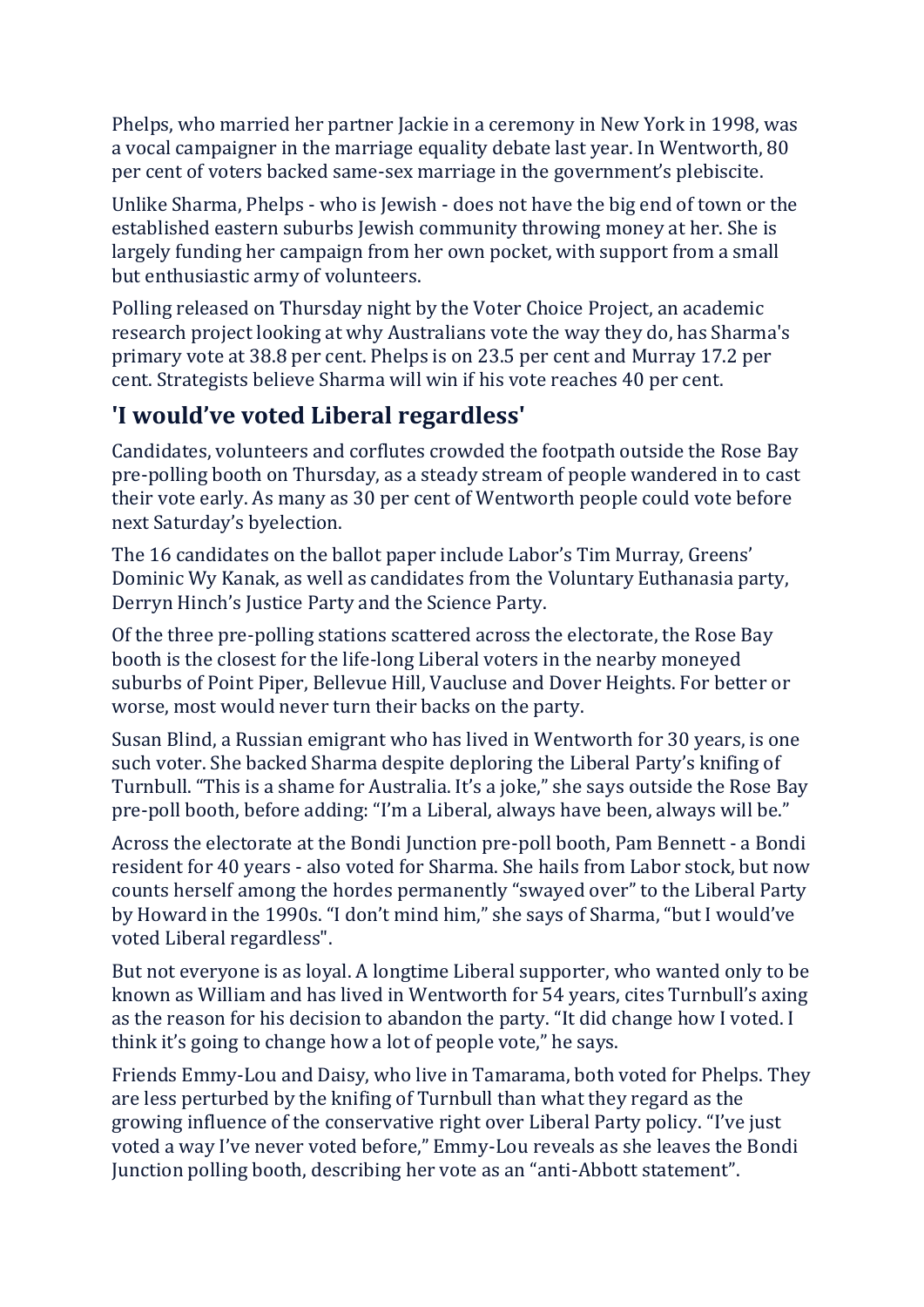Daisy, a gay woman, says she is firmly "right wing" for economic reasons, but finds former prime minister Tony Abbott "too extreme". "He wants to control the Liberal Party with a faction of people who don't represent the broader electorate."

## **The biggest threat**

There is no doubt that the Liberals see Phelps as their biggest threat and are using similar tactics from previous campaigns to target the independent.

Pamphlets with the words "With a 1 seat majority, a vote for Phelps is a vote for ... Labor?" plastered over an unflattering photo of Phelps with an angry-looking Labor leader Bill Shorten have been posted to as many as 85,000 Wentworth households.

Federal independent MP Cathy McGowan says she encountered the same "ferocious attacks" from the Liberal Party when she was contesting the Victorian seat of Indi, held by Liberal MP Sophie Mirabella. They used very similar advertising campaigns.

"They portrayed me as a Green or Labor stooge and it was a full-scale attack because I honestly think the major parties would rather lose to each other than an independent," McGowan says.

McGowan recently met Phelps, and another independent Wentworth candidate Licia Heath (who has the [backing](https://www.smh.com.au/politics/nsw/lord-mayor-clover-moore-backs-independent-licia-heath-for-wentworth-20180927-p506e7.html) of the Sydney Lord Mayor Clover Moore) to impart her wisdom. "I want to support independent woman candidates and I wanted Kerryn to know that the battle can be tough, I wanted to warn her of the ferocity of the attacks, but also to let her know that it is absolutely worth doing," McGowan says.

### **'Protest' votes**

Wentworth, a classic blue-ribbon Liberal seat with some of the highest property prices in the country and wages to match, is also progressive and diverse. It has a high gay population and Jewish voters make up 12 per cent of the population.

Unsurprisingly, the last thing the Liberals wanted was the religious freedom debate to be ignited before the byelection. But on Wednesday, the long-awaited Ruddock review, in the hands of the government since May but kept under wraps, was [revealed](https://www.smh.com.au/politics/federal/religious-freedom-review-enshrines-right-of-schools-to-turn-away-gay-children-and-teachers-20181009-p508o7.html) by Fairfax Media.

Sharma was quick to [distance](https://www.smh.com.au/politics/nsw/dave-sharma-religious-freedom-wentworth-byelection-20181010-p508vj.html) himself from recommendations to further amend some existing laws that give religious schools the right to turn away gay students and teachers. "Personally, I would be opposed to any new measures that impose forms of discrimination on the basis of gender or sexual orientation, or anything else for that matter," Sharma said, while Phelps was quick to warn the review was proof the Liberal government wanted to water down anti-discrimination laws.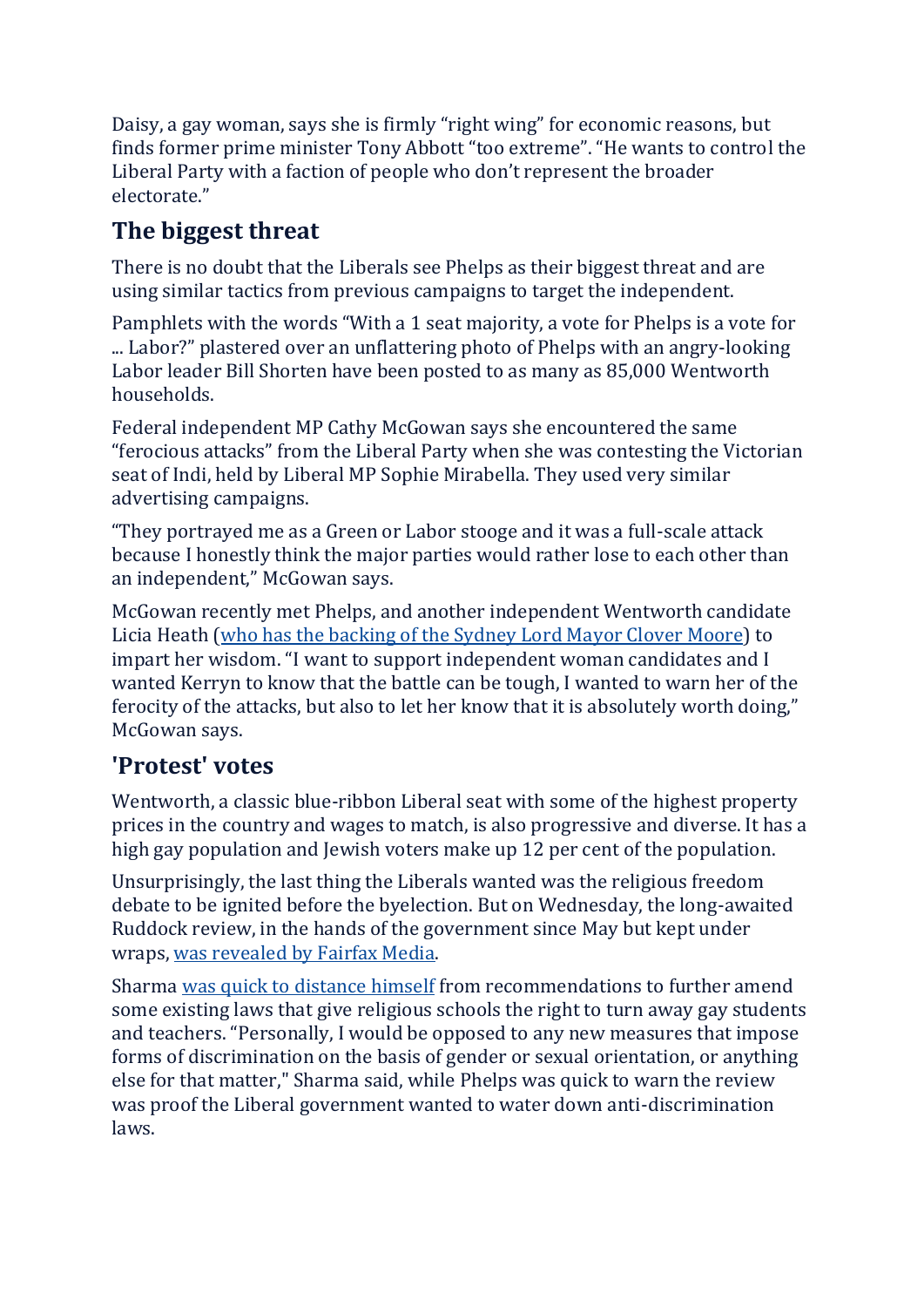Phelps, 60, has seized on climate change, identified as the biggest policy issue for voters in Wentworth, as one of her key platforms. She has released a six-point plan to tackle global warming and has pledged that if elected she will reject government support for new coal-fired power plants and aim for 50 per cent renewable energy by 2030.

The former Liberal leader John Hewson, who was the member for Wentworth from 1987 to 1995, has also taken up [the](https://www.smh.com.au/national/voters-of-wentworth-can-send-a-message-on-climate-governance-20181010-p508uk.html) climate change fight, and says the [byelection](https://www.smh.com.au/national/voters-of-wentworth-can-send-a-message-on-climate-governance-20181010-p508uk.html) is a chance to register a "protest vote" to push "major players to accept the imperative of an effective climate action plan" . Hewson joined the environmentalist and businessman Geoff Cousins, and a coral expert, Professor Terry Hughes, at a byelection climate-change forum in Bondi on Wednesday night. Sharma was not there.

Earlier in the day, Sharma was asked about his response to the Intergovernmental Panel on Climate Change report, which warned that the world has 12 years to keep global warming to a maximum of 1.5 degrees or face dire outcomes. "I do think we are doing enough and I do think we have had a good record on climate change. Emissions are at their lowest levels in 28 years," Sharma said. "We are on track to meet the Paris commitments and I believe we will address the Paris commitments and we will be addressing affordability and sustainable and coherent energy policy."

Phelps was quick to label Sharma's comments "a joke". "It is just ridiculous that the Liberal candidate for Wentworth can say that the Liberal government is doing enough on climate change - the Liberal government does not have a policy on climate change," Phelps said.



*Alex Turnbull has taken to Facebook to urge young liberals to cast their vote elsewhere to send a message to the party, which he says has been 'taken over... by extremists on the hard right'.*